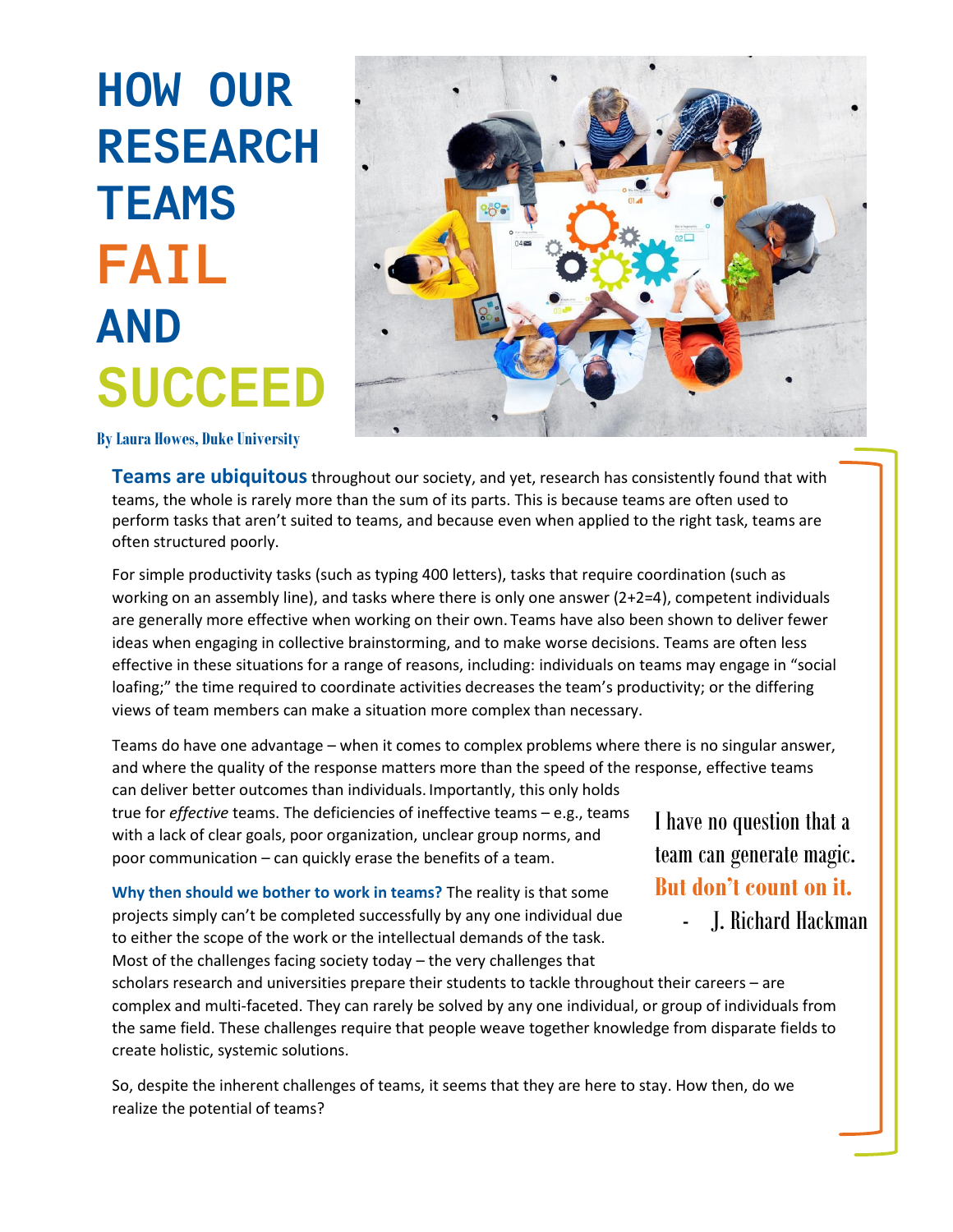# **DEFINING A TEAM**

The term "team" is used widely and inconsistently so it's important to define how we are using the term here. One of the most commonly accepted definitions of a team comes from The Wisdom of Teams by Jon Katzenbach and Douglas Smith: $1$ 

*"A team is a small number of people with complementary skills who are committed to a common purpose, performance goals, and approach for which they are mutually accountable."* 

When we think of teams, we often think of sports. Aside from America's love of sport, this is because sports teams are a great example of a true team – each member of the team brings skills and assets to the team but has to work interdependently with other members, through a shared strategy, to achieve a common purpose – to win.

In contrast, in organizations, we often refer to teams as a group of employees who report to a department manager. In reality, employees on many of these "teams" often have distinct, independent areas of responsibility, unless they are working on the same project.

## **SETTING YOUR TEAM UP FOR SUCCESS**

Effective teams consistently share a few common characteristics which are, fortunately, neither difficult nor expensive to adopt. But importantly, these characteristics should be built into the team from the beginning when possible. Research by J. Richard Hackman, a Harvard Business School professor, found that a team's first interaction strongly affects how the group operates throughout its entire life.<sup>2</sup> That's not to say that teams can't be redirected, but the hurdles become steeper.

## **5 CHARACTERSTICS OF EFFECTIVE TEAMS**

- **1. The Right Talent:** Team members should have the necessary skills to do the work (or the capacity to develop them quickly) and each team member should bring complimentary – but diverse – skills, knowledge, and experiences to the team. At the same time, it's important not to overload the team – teams under 10 tend to perform best. As teams get larger, the amount of coordination needed increases exponentially, reducing productivity and increasing opportunities for miscommunication.
- **2. A Clear and Compelling Purpose:** It's important that everyone on a team understands what they are working towards and feels invested in that mission. This includes setting clear and concrete goals for the team. Without a shared understanding, there will be varying levels of commitment on the team, or people will find themselves working towards different goals.
- **3. Clear Roles and Accountabilities:** Every member of a team should have a distinct role, and those roles should be clear to everyone on the team. Team members who don't understand their role feel as though they are not useful and tend to become disengaged, leaving some team members carrying more of the load than others.

With clear roles should also come accountabilities. Everyone has had the frustrating experience of being part of a team where there is a freeloader. All too often, those issues go unaddressed which erodes the team's trust and decreases the engagement of other team members. Effective teams deal with these situations quickly, candidly, and respectfully by addressing the team member directly and constructively exploring why that member failed to follow through on their commitments. In most instances, these issues are resolvable, but when they aren't